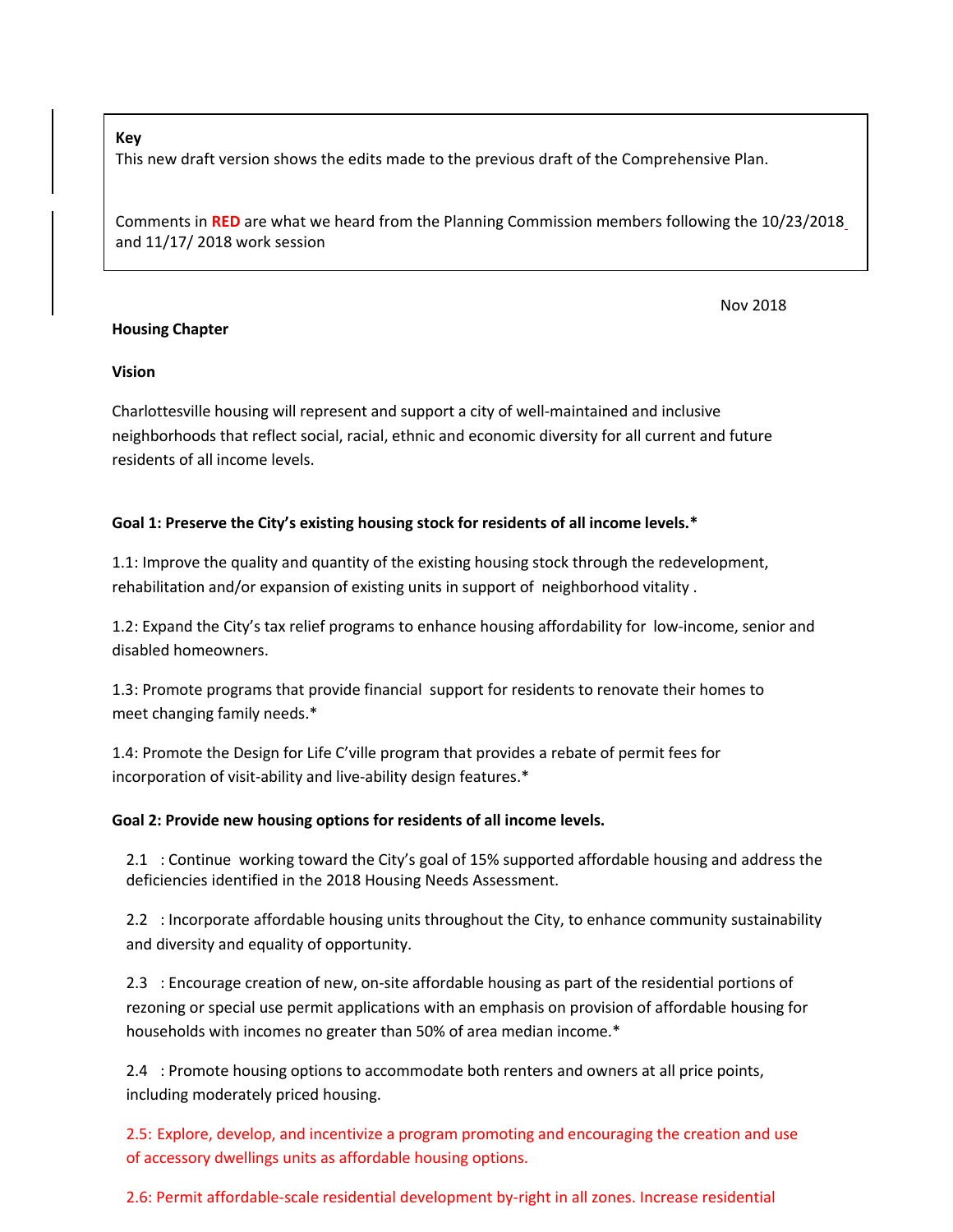unit maximums across the city.

2.7: Make a list of City property currently dedicated to right of way, utilities, and surface parking, prioritized by areas that could provide new space for affordable housing.

**Goal 3: Establish a series of incentives to create new affordable, mixed-income, accessible and environmentally sustainable housing and a variety of housing types beyond the urban corridors and in small area plans.**

3.1: Create a landlord risk reduction fund to encourage private market landlords to provide affordable rental housing units.

3.2: Waive developer fees for residential developments including a minimum 15% (of total housing units) on-site affordable housing units.

3.3: Identify, and prioritize the use of, all allowable land use and planning tools, including increased density, in an effort to stimulate affordable housing development.

3.4: Examine the feasibility of implementing a tax credit program for landlords renting affordable housing units in the City of Charlottesville.

3.5: Implement an Affordable Housing Program, a compilation of all allowable land use, zoning and planning tools to promote and support the development of affordable housing, including: increased density, reduced setbacks, an expanded ranges of allowable housing types, and reduced parking requirements.

### **Goal 4: Explore progressive and innovative zoning regulation and land use reforms to support the development of affordable housing.**

4.1: Update the zoning ordinance to include an Affordable Housing Program.

4.2: Evaluate the effectiveness of existing planning and zoning tools, such as Planned Unit Developments and Special Use Permits, in promoting the development of affordable and mixed-income housing.

4.3: Evaluate effects of all land use and zoning regulations on affordable and mixed use housing to ensure they will not unduly restrict mixed-income and mixed-use redevelopment. Provide ongoing evaluations of all policies and ordinance relative to housing.

## **Goal 5: Establish and/or promote an assortment of funding initiatives to meet the housing needs of households with varying levels of income.\***

5.1: Continue supporting the use of Low Income Housing Tax Credit program proposals for the creation of affordable rental units.\*

5.2: Continue funding programs providing assistance to those unable to afford market rate housing options in the City including persons who are homeless and at-risk of homelessness.\*

5.3: Promote long-term affordability of housing units through the use of various tools, such as deed restrictions, deed covenants and community land trusts.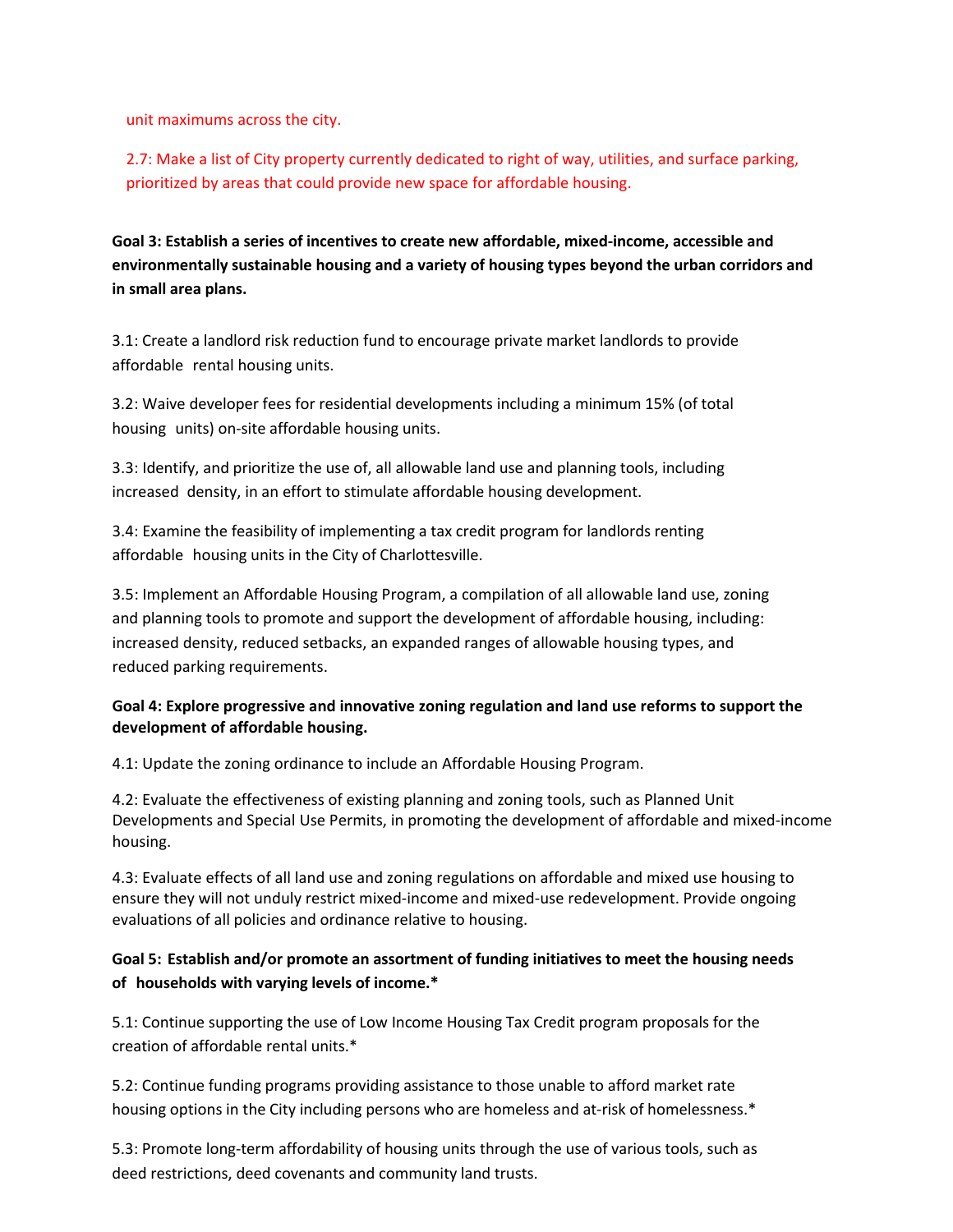5.4: Evaluate the merits of establishing tax deferral programs to encourage the preservation or development of affordable rental housing, as well as lessening financial burdens for homebuyers earning less than 30% of area median income.

5.5: Promote the Special Tax Rate program for residential properties that become or are developed as 30% more energy efficient than statewide building code.

5.6: Explore waiving and reducing water and sewer meter connection fees for affordable housing units.

5.7: Increase annual allocations of Capital Improvement Funds to the Charlottesville Affordable Housing Fund.

### **Goal 6: Prevent and end homelessness**

6.1: Use the best practice approach of housing first, which places people experiencing homelessness into housing as rapidly as possible and provides wrap around services to help them maintain their housing.

6.2: Provide permanent supportive housing (PSH) for persons with disabilities who are homeless or atrisk of homelessness

6.3: Prevent homelessness through safety net supports and social services to enable residents to maintain their housing.

# **Goal 7: Support projects and public/private partnerships for affordable housing projects, including moderately priced housing, and mixed-use/mixed-income developments.**

7.1: Encourage major employers – City of Charlottesville, Albemarle County and University of Virginia -- to create a city-wide Employer Assisted Housing Program to assist the local workforce in obtaining affordable or market-rate housing near their places of work. Explore and create public funding sources for this project.

7.2: Support redevelopment of public and/or other subsidized housing to reconnect those properties into existing neighborhoods. Support the Resident Bill of Rights as formally adopted once the Charlottesville Redevelopment and Housing Authority begins redevelopment efforts.

7.3: Work in cooperation with local governments and regional agencies to promote a regional fair share approach to providing affordable housing.

7.4: Support housing programs at the local and regional level that encourage mixedincome neighborhoods and discourage the isolation of very low and low income households.

# **Goal 8: Offer a range of housing options to meet the needs of Charlottesville's residents, including those presently underserved.**

8.1: Ensure affordable housing is similar to market rate housing in design and other physical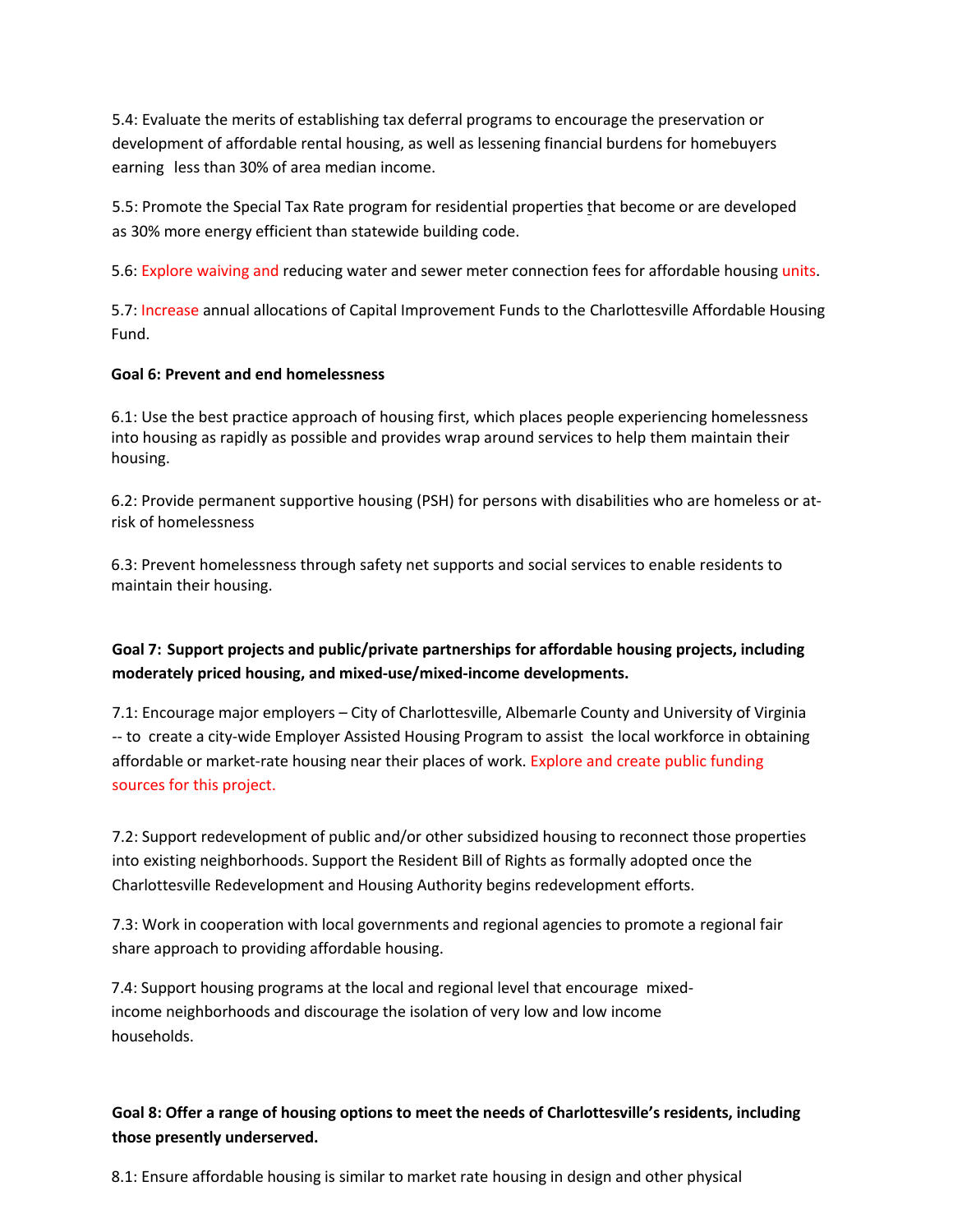features, allowing affordable units to blend into existing neighborhoods.

8.2: Encourage the use of the Design for Life C'ville program to promote and expand visitability/live-ability features and market inclusion.\*

8.3: Evaluate the impact of development on affordable housing opportunities for underserved and vulnerable populations including low-income, elderly, disabled and homeless individuals and families, and implement measures to minimize displacement as the City continues to grow.

8.4: Expand use of supportive housing options, such as rapid rehousing or permanently supportive housing programs, which allow homeless, near homeless and other special needs populations independent living options.\*

8.5: Enforce the federal Fair Housing Act to provide equal access to housing and prevent unfair housing practices.

**Goal 9: Increase the energy and water efficiency, and environmental sustainability, of the City's housing stock**.

9.1: Encourage the incorporation of green sustainable principles (e.g. LEED, EarthCraft Virginia, Energy Star, Passive House, etc.) in all housing development to the maximum extent feasible both as a way to be more sustainable and to lower housing costs.

9.2: Demonstrate the value of energy and water upgrades in residential developments.

9.3: Develop an energy/water improvement program and/or strategies to increase housing affordability for low and moderate income households.

9.4: Create a public outreach /education campaign promoting existing Green Building programs and incentives for multifamily housing.

9.5: Encourage the incorporation of food access avenues (e.g., affordable stores, agriculture space such as greenhouses, school and community, neighborhood farmers markets) in all housing developments to the maximum extent feasible both the increase self-sufficiency and as a way to be more sustainable and to increase access to food.

9.6: Encourage denser residential development near employment to support environmentally efficient patterns of living.

**Goal 10: Ensure the City's housing portfolio offers a wide range of choices that are integrated and balanced across the City, and which meet multiple City goals including: community sustainability, walkability, bikeability, public transit use, increased support for families with children, poverty deconcentration, access to food, access to local jobs, thriving local businesses, decreased student and resident vehicle use.\***

10.1 : Encouragemixed-use and mixed-income housing developments throughoutthe City's neighborhoods and allow them by-right.